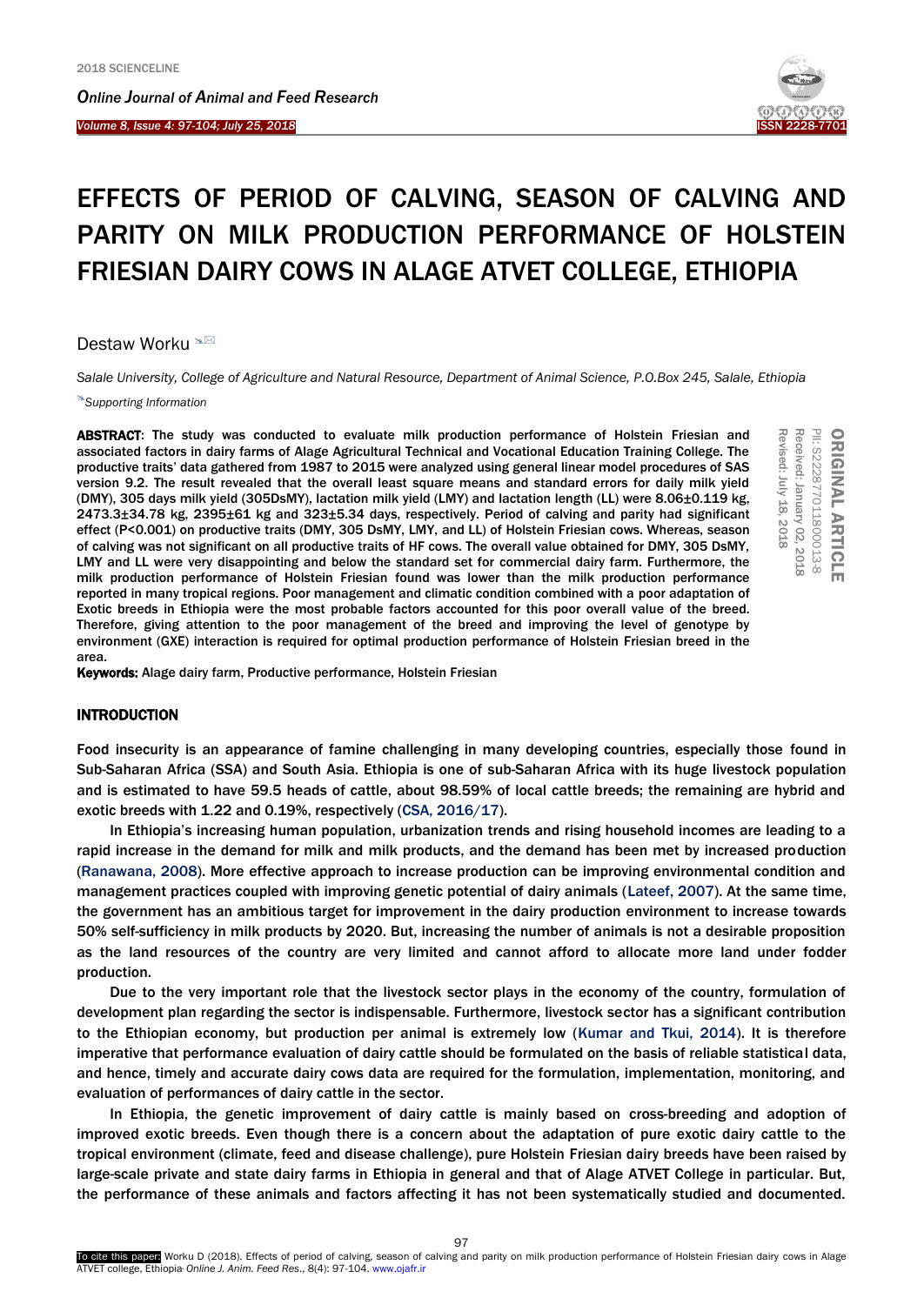Therefore, the periodical evaluation of factors affecting the productivity of animals is very crucial for future planning and management. Furthermore, comprehensive information on milk production performance of Holstein Friesian dairy cows in Alage ATVET College is limited. Thus, the present study designed to evaluate the milk production performance of Holstein Friesian dairy cattle and factors affecting their performance.

# MATERIALS AND METHODS

#### Description of the Study Area

The current study was conducted at Alage Agricultural Technical Vocational Educational Training (ATVET) College, which is located at 217 km southwest of Addis Ababa, in the vicinity of the Abijata and Shala lakes of the Ethiopian Rift Valley. The farm rests on 4200 ha of land and geographically located at a longitude of 38°30 east and a latitude of 7°30′north, with an altitude of 1600 m.a.s.l. The area has a minimum and maximum temperature ranging from 11 to 32°C and the mean annual rainfall of 800 mm. Based on agro-climatic condition and rainfall pattern, Alage ATVET College has three distinct seasons; a short rainy season (March-May), a long rainy season (June – September) and a dry season (October – February) [\(NMSA, 2015\)](#page-7-0).

#### Farm Establishment and breed groups

Alage dairy farm started its dairying activity in 1980 with foundation stock of Holstein Friesian origin brought from the Stella dairy farm, Holetta and individual farms around Addis Ababa. The farm was consisted mainly of Holstein Friesian cattle population to produce milk and milk products to fulfill the ever-increasing demand for milk and milk products in the area.

#### Herd management

Animals were maintained under an intensive feeding and production systems and herds were managed separately based on sex, age, pregnancy, time of calving and lactation. Animals were stall-fed individually with green fodders and roughages, concentrates were also fed to the animals according to the need for different categories of animals. Heifers and dry cows were mainly fed on green fodder and other roughages throughout the year. During the day of the rainy season, cows were grazed on native pastures from 1:00-3:00 A.M local time. Later on the day, animals were tied and fed with dry and green fodder, concentrates and mineral licks under the shade. Animals were fed according to calculated requirements with concentrate feeds and mineral licks during late pregnancy and lactation. Lactating cows were fed 1 kg concentrates per 2.5 kg of milk produced before each milking. Concentrates are prepared by mixing maize with wheat bran, noug cake (*Guizotia abyssinica*), salt and limestone. Hay produced from various types of annual and perennial plants of *graminaceous* and *leguminous* species were used for feeding animals.

Semen of purebred Holstein Friesian bulls from the National Artificial Insemination Center was used for insemination. Insemination was carried out by artificial insemination (AI) technicians. Detection of estrus was carried out twice a day, early in the morning and late in the afternoon. Pregnant cows were managed separately during the last trimester and calving was in well-constructed calving pens. Lactating cows were hand-milked twice daily, early in the morning (8:00-9:00 A.M) and late in the afternoon (3:00-4:00 P.M) and daily milk yield from individual animals were weighed and recorded. Newborn calves were taken away from their dams shortly after birth and were given colostrums for the first five days of age. Fresh milk was offered twice a day in a bucket until the age of 6 months. They were kept in individual pens. Animals were regularly vaccinated against anthrax, pasteurellosis, blackleg, foot and mouth disease, lumpy skin disease, and contagious bovine pleura pneumonia. Internal and external parasitic infestation were dewormed and sprayed regularly.

# Data collection

Data collected from the period 1987-2015 (28 years), from the history sheet kept on each individual animal record book maintained at the farm was used for the study. Records have an identification number, Dam and Sire ID number, sex of animal, date, and reason of exit, dates of birth, calf ID, service date and calving dates, parity number and drying dates. The variables considered were average daily milk yield (DMY), 305 days milk yield (305 DsMY), lactation milk yield (LMY) and lactation length (LL). The compiled record cards were checked for its completeness and unclear and incomplete data were cleaned out.

#### Data analysis

The data on productive traits (DMY,305DsMY,LMY, and LL) were interred into Microsoft Excel spreadsheet and analyzed using general linear model (GLM) procedures of SAS version 9.2 [\(SAS, 2008\)](#page-7-0). The model used includes fixed effects of period of calving, season of calving and parity. Based on rainfall distribution, months of the year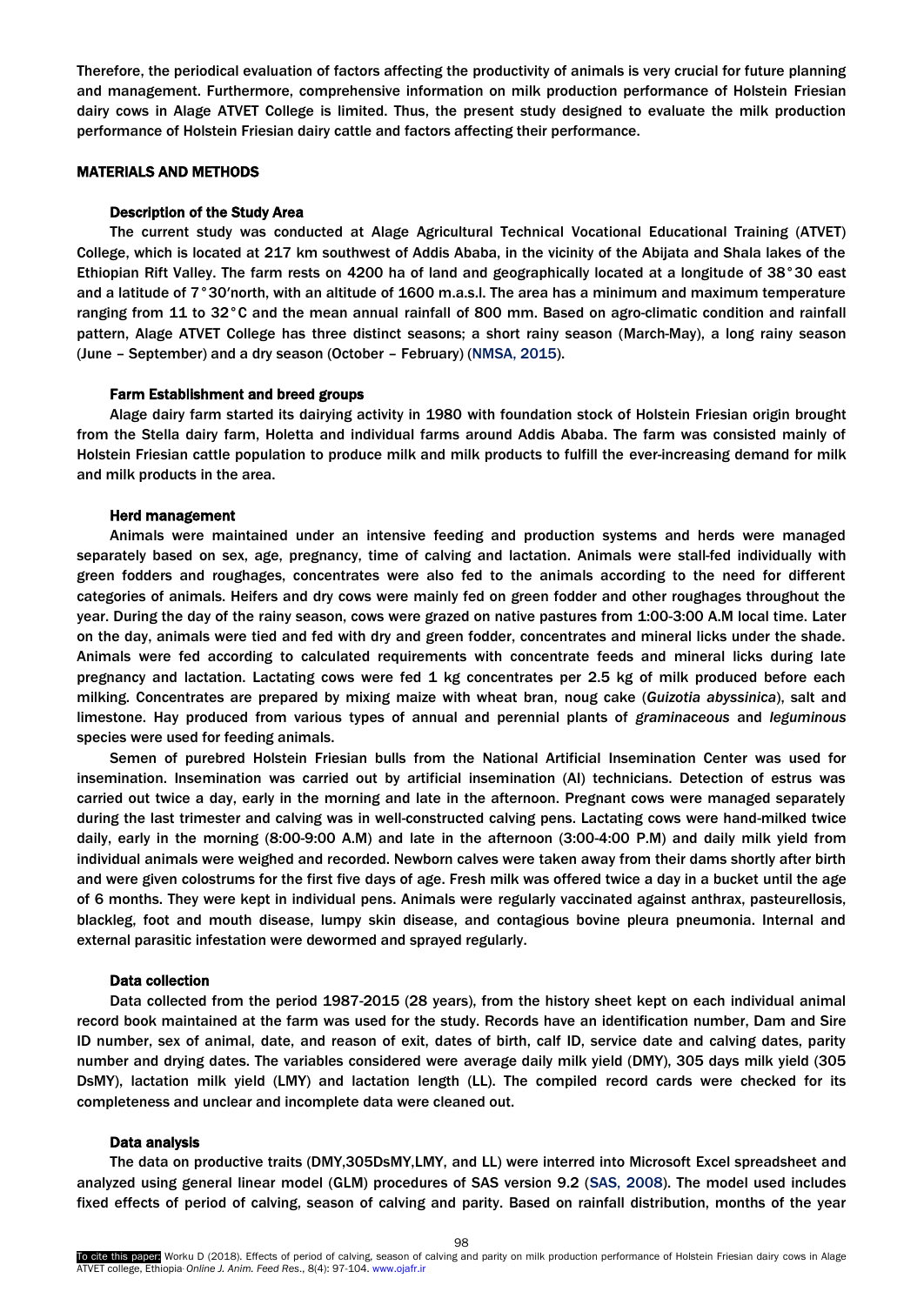were classified into three seasons; a short rainy season, which extends from March to May, a long rainy season, which extends from June to September and a dry season that extends from October to February and periods having 4 years each. Only a few numbers of animals completed more than 7 lactations and also the estimated least square means for parity numbers 7 and greater than 7 were almost similar. Therefore, all parities above 7 were pooled together in parity 7+.

The following statistical model was used to analyze the data.

# Yijk= μ + Bi +Sj+ Yk + eijk

where, Yijk = Observation on DMY, 305DsMY, LMY and LL

μ = Overall mean

- $Bi = Fixed effect of i<sup>th</sup> season of calving (long rainy, short rainy and dry season)$
- Sj = Fixed effect of jth period of calving (P1;1990-1993, P2;1998-2001,…P6;2010-2015)
- $Yk$  = Fixed effect of  $k^{th}$  parity (1, 2, 3 ...7)

eijk = Residual random error

# RESULTS AND DISCUSSIONS

#### 305 days milk yield (305 DsMY)

In this study, the overall least square mean and standard error of 305 days milk yield of Holstein Friesian dairy cows was estimated to be 2473.3±34.78 kg, which is lower than the least square mean for 305 days milk of 3689±45.0 kg for Holstein Friesian cows in Holleta Bull Dam farm [\(Ayalew et al., 2015\)](#page-7-0). In contrast, lower 305 days milk yield (1707.25±13.25 kg) was reported for Holstein-Friesian × Deoni-Crossbred cows [\(Zewdu et al., 2013](#page-7-0)). Furthermore, the present finding is higher than 2015 kg for Holstein Friesian cows in Zimbabwe as reported by [Ngongoni et al. \(2006\)](#page-7-0) and lower than 3408 kg for Holstein-Friesian in Turkey as reported by [Katok and Yanar](#page-7-0)  [\(2012\).](#page-7-0) Such variation could be due to differences in a production environment, herd management, quality and quantity of forage and data structure, editing and adjustment procedures.

The overall least square means (LSM±SE) of 305 days milk yield as affected by period of calving, season of calving and parity are given in Table 2, respectively. The statistical analysis revealed that the observed differences of 305 days milk yield due to period of calving and party effect (P<0.001) were significant, while the variations due to season of calving were not significant (Table 1). This concurs well with the report of [Zewdu et al. \(2013\) and](#page-7-0)  [Ayalew et al. \(2015\).](#page-7-0) But, a study by [Ajili et al. \(2007\)](#page-7-0) and [Katok and Yanar \(2012\)](#page-7-0) reported a significant effect of season of calving on 305 days milk yield. The present study revealed that mean 305 days milk yield was significantly (P<0.001) lowest during the earliest period (1990-97), while a dramatic increasing trend was observed from the animals that calved from 1998-2015 [\(Figure](#page-3-0) 1); showed progressive improvements in periods. The overall increasing trend of 305 days milk yield over the years might be due to improvements in management, better adaptation of Holstein Friesian breed to climatic, management condition as well as environmental effects. In other cases, mean 305 days milk yield increased from  $1<sup>st</sup>$  parity to 6<sup>th</sup> parity, while decreased when the parity of cows goes beyond 7<sup>th</sup> parity [\(Table 1\).](#page-3-0) This difference could be due to the fact that cows calving in the first parity were not mature enough to produce more milk due to different physiological conditions like udder development and energy reserve for both body maintenance and milk production.

### Lactation milk yield (LMY)

The overall least square mean and standard error of LMY of Holstein Friesian dairy cows was estimated to be 2395±61 kg with a coefficient of variation 39.7% [\(Table 1\).](#page-3-0) The estimates of LMY found in this study was lower than the reports of several authors, 2704 Kg per lactation of Holstein-Friesian cattle [\(Krishantan and Sinniah,](#page-7-1) [2014\),](#page-7-1) 3438±887.19 kg for Holstein-Friesian cattle under subtropical conditions of China (Usman [et al., 2012\)](#page-7-1), 3604±38.4 kg for Holstein-Friesian cattle at Holleta Bull Dam farm ([Ayalew et al., 2015\)](#page-7-1), 3710±111 kg for Holstein Friesian dairy cows in Ethiopia ([Tadesse et al., 2010\)](#page-7-1) and 4097±1491.2 liters for Holstein Friesian at Holleta Bull Dam Station and Genesis Farms [\(Alewya, 2014\)](#page-7-1), 5519 L of Up-Country Exotic dairy cattle breeds of Sri Lanka (Kollalpitiya [et al., 2012\)](#page-7-1). On the other hand, the value obtained in the current study was higher than the Mean±SE of 2149.19±143.8 liter of Holstein Friesian in Hossana town Ethiopia [\(Haftu, 2015\)](#page-7-1). These lower LMY of Holstein Friesian in the present study might be an indication of poor adaptation of this exotic breed to climatic and management condition in the study area. Furthermore, most of the cattle in tropics have on average an extremely low level of milk production. This is in good agreement that, there are many reasons for lower productivity, notably, these includes unfavorable environmental conditions of climate, low standards of animal husbandry and prevalence of parasites and diseases (Abdel Rahman [and Alemam, 2008\)](#page-7-1).

The overall least square mean (LSM±SE) of lactation milk yield for the fixed effects of period of calving, season of calving and parity are summarized in [Table 1.](#page-7-1) The result confirmed that significant effect (P<0.001) of period of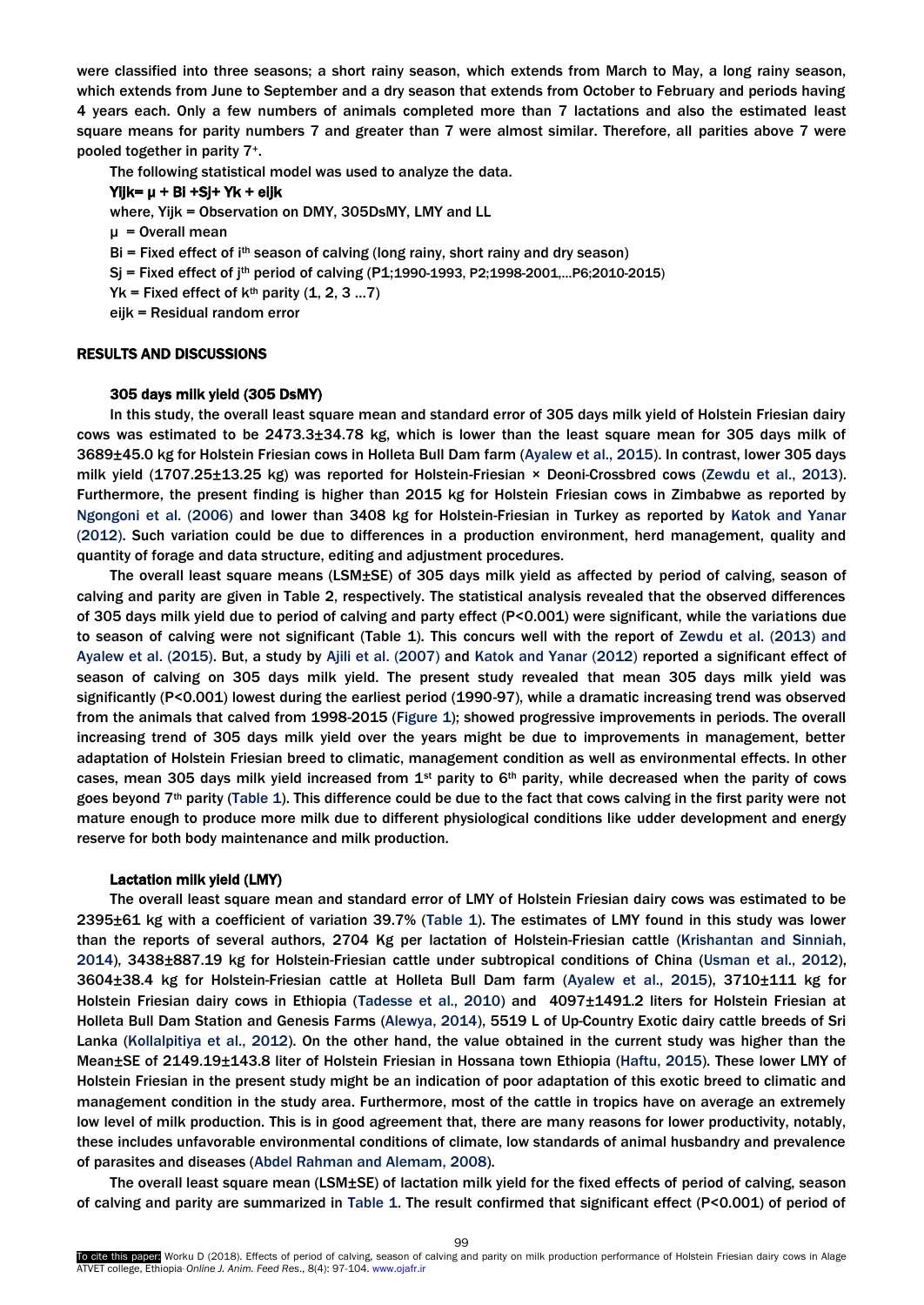<span id="page-3-0"></span>calving and parity on LMY in agreement with the report of [Tadesse et al. \(2010\), Ayalew et al. \(2015\), Usman et al.](#page-7-1)  [\(2012\) and Alewya \(2014\),](#page-7-1) whereas season of calving did not have significant effect (P > 0.05) on LMY of Holstein-Friesian. Unlike the present study, [Zewdu et al. \(2013\)](#page-7-1) and [Hammoud and Salem \(2013\)](#page-7-1) reported season of calving had a significant effect on LMY of Holstein-Friesian. In contrast, [Bilal et al.](#page-7-1) (2008) and [Usman et al. \(2012\)](#page-7-1) found non-significant effect of season of calving on lactation milk yield. The result in the current study revealed that lactation milk yield was significantly decreased from animals that calved during the period from 1990-1997, while progressively increased during 1998-2005 [\(Figure](#page-3-0) 1). However, LMY showed decreasing trend from the animals that were calved during 2006-2015 [\(Figure](#page-3-0) 1). Thus, the variation in milk yield observed in different years reflected the level of management as well as environmental effects ([Javed et al.,](#page-7-1) 2004). The progressively increasing trend of lactation milk yield over the later period of calving (1998-2015) is an indication of better management, better adaptation of Holstein Friesian breed to climatic and management condition or environment through time or both. Furthermore, lower milk yield at the period from 1990-97 is due to the poor adaptation of Holstein Friesian breed in the country. Cows with 1<sup>st</sup> parity had lowest milk production, and highest milk production recorded in 3<sup>rd</sup> parity followed by  $6th$  and 4<sup>th</sup> parity. However, decreased LMY at the 7<sup>th</sup> parity concurred well with the findings of Tadesse [et al. \(2010\)](#page-7-1) and [\(Alewya, 2014\).](#page-7-1) While, LMY at the 1st,  $2^{nd}$ , and 5<sup>th</sup> parity was not statistically significant as compared to 3<sup>rd</sup>, 4<sup>th,</sup> and 6<sup>th</sup> parity.



Figure 1 - The trend of 305DsMY and LMY of Holstein-Friesian over period of calving at Alage ATVET College

| Table 1. Least square means and standard error of lactation milk yield and 305 days milk yield for the fixed |  |
|--------------------------------------------------------------------------------------------------------------|--|
| effect of period of calving, season of calving and parity                                                    |  |

| <b>Source</b>                                                                                                                         | --  | LMY (kg)                   |     | 305 days milk yield (kg)        |  |  |  |  |
|---------------------------------------------------------------------------------------------------------------------------------------|-----|----------------------------|-----|---------------------------------|--|--|--|--|
| <b>Overall Mean (LSM±SE)</b>                                                                                                          | N   | 2395±61                    | N   | 2473.3±34.78                    |  |  |  |  |
| CV(%)                                                                                                                                 | 774 | 39.7                       | 761 | 24.4                            |  |  |  |  |
| <b>Period of calving</b>                                                                                                              |     | $***$                      |     | $***$                           |  |  |  |  |
| 1990-1993                                                                                                                             | 77  | $1511 + 139c$              | 80  | $1901.5 \pm 77.43$ <sup>d</sup> |  |  |  |  |
| 1994-1997                                                                                                                             | 88  | $1666 \pm 123$ c           | 90  | 1739.88±69.03d                  |  |  |  |  |
| 1998-2001                                                                                                                             | 176 | 2911±96 <sup>ab</sup>      | 176 | 2545±54.23c                     |  |  |  |  |
| 2002-2005                                                                                                                             | 192 | $3093 \pm 88$ <sup>a</sup> | 200 | 2832.24±49.11 <sup>b</sup>      |  |  |  |  |
| 2006-2009                                                                                                                             | 95  | 2539±117 <sup>b</sup>      | 96  | 2675±66.06bc                    |  |  |  |  |
| 2010-2015                                                                                                                             | 146 | 2650±95b                   | 119 | 3145±58.95 <sup>a</sup>         |  |  |  |  |
| <b>Season of calving</b>                                                                                                              |     | <b>NS</b>                  |     | <b>NS</b>                       |  |  |  |  |
| March-May                                                                                                                             | 180 | 2498±93                    | 177 | 2474±53                         |  |  |  |  |
| June - September                                                                                                                      | 214 | 2308±87                    | 203 | 2480±50                         |  |  |  |  |
| <b>October-February</b>                                                                                                               | 380 | 2378±70                    | 381 | 2466±40                         |  |  |  |  |
| <b>Parity</b>                                                                                                                         |     | **                         |     | ***                             |  |  |  |  |
| 1                                                                                                                                     | 236 | 2465±72ab                  | 237 | 2040.64±40.6 <sup>b</sup>       |  |  |  |  |
| $\overline{2}$                                                                                                                        | 196 | 2464±79ab                  | 190 | 2407.2±45.36 <sup>ab</sup>      |  |  |  |  |
| 3                                                                                                                                     | 146 | 2777±91 <sup>a</sup>       | 143 | 2573.79±51.8 <sup>a</sup>       |  |  |  |  |
| 4                                                                                                                                     | 98  | 2558±111 <sup>a</sup>      | 93  | 2625.53±64.93 <sup>a</sup>      |  |  |  |  |
| 5                                                                                                                                     | 54  | 2303±149ab                 | 56  | 2600.15±83.03 <sup>a</sup>      |  |  |  |  |
| 6                                                                                                                                     | 23  | 2443±225 <sup>a</sup>      | 22  | 2655.48±129.86 <sup>a</sup>     |  |  |  |  |
| $7+$                                                                                                                                  | 21  | $1754 + 235$ <sup>b</sup>  | 20  | 2410.25±136.46 <sup>ab</sup>    |  |  |  |  |
| Means separated by different superscript letters under the same variable in one column are significantly different. *** = significant |     |                            |     |                                 |  |  |  |  |
| (P<0.001), ** = (p<0.01), NS=Not significant, N =number of records, LMY= lactation milk yield.                                        |     |                            |     |                                 |  |  |  |  |

To cite this paper: Worku D (2018). Effects of period of calving, season of calving and parity on milk production performance of Holstein Friesian dairy cows in Alage ATVET college, Ethiopia. *Online J. Anim. Feed Res*., 8(4): 97-104. www.ojafr.ir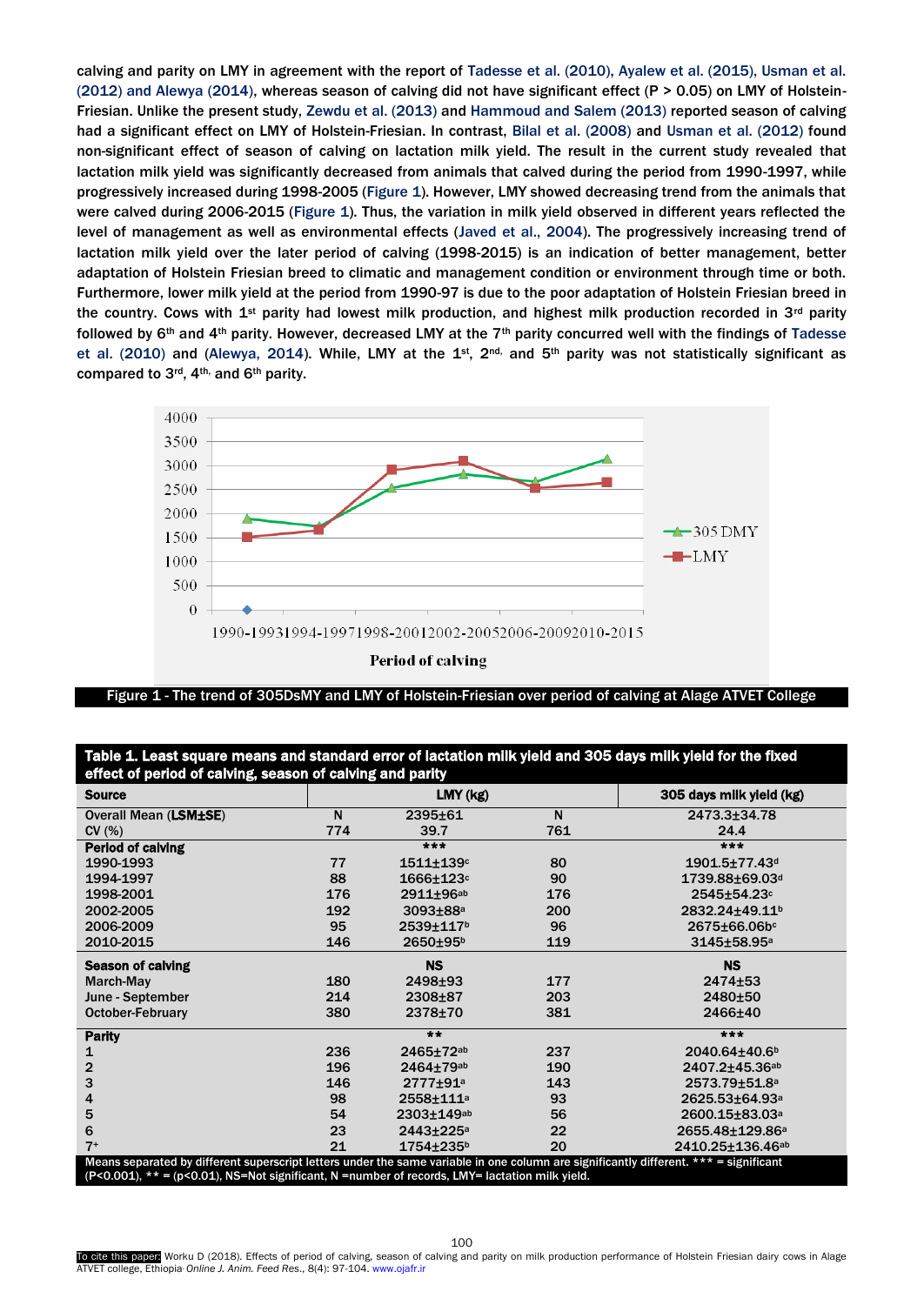### Average daily milk yield (DMY)

<span id="page-4-0"></span>The overall least square mean and standard error of DMY of Holstein Frisian dairy cows was estimated to be 8.06±0.119 kg with a coefficient of variation of 25.8%. The overall value obtained in this study is in close agreement with 8.38±0.47 liters for Holstein-Friesian [\(Haftu, 2015\),](#page-7-1) 8.52±3.04 liters for Zebu × Holstein-Friesian (Belay [et al., 2012\)](#page-7-1) and 8 liters for Holstein-Friesian Ethiopia [\(Kebede, 2009](#page-7-1)), respectively. Whereas, the overall value of DMY found in this study was lower than the highest milk production per day (17 L/day) for Up-Country Exotic dairy cattle breeds of Sri Lanka (Kollalpitiya [et al., 2012](#page-7-1)) and 15.8 liters of Cameroon Holstein Friesian dairy cows [\(Gwaza et al.,](#page-7-1) 2007). While, the overall value of DMY found in this study was higher than 5.65±0.04 kg [\(Zewdu](#page-7-1)  [et al., 2013\).](#page-7-1) 

The overall least square means (LSM±SE) of lactation milk yield for the fixed effects of period of calving, season of calving and parity are summarized i[n Table 2.](#page-5-0) The result revealed that period of calving and parity had significant effect (P<0.001) on DMY, while season of calving had no significant effect on DMY of Holstein-Friesian dairy cows. Furthermore, period of calving, season of calving and parity showed source of variation for DMY of Holstein-Friesian × Deoni-crossbred cows [\(Zewdu et al., 2013\)](#page-7-1). In this study, the lowest value of DMY was observed from the period 1990-1997, while increased at the period from 1998-2015 [\(Figure 2\).](#page-4-0) Interestingly, a progressively increasing trend was observed from the cows that calved from 1997-2015; this might be an indication of improved management combined with a better adaptation of Holstein Friesian dairy cows in the farm. The results of the current finding confirmed that daily milk yield was highest at  $4th$  parity, lowest at  $1st$  parity. Besides, an increasing trend of daily milk yield was observed from  $1^{st}$  parity to  $6^{th}$  parity, while decreased when the cows go beyond  $7^+$ parity [\(Table 2\).](#page-5-0)



Figure 2 - The trend of daily milk yield of Holstein-Friesian over a period of calving at Alage ATVET College

# Lactation Length (LL)

The overall least square means and standard error of lactation length for pure Holstein-Friesian in this study was found to be 323±5.34 days with a coefficient of variation of 24% [\(Table 2\).](#page-5-0) This is comparable with LL of 319±1.91 days for Holstein-Friesian cattle breeds at Holleta Bull Dam farm [\(Ayalew et al., 2015\)](#page-7-1), 314 days for Holstein-Friesian in Turkey [\(Sandhu et al., 2011\)](#page-7-1) and 325 days for Holstein-Friesian in Ethiopia [\(Niraj et al.,](#page-7-1) 2014). However, the result was longer than the average lactation length of 301±91days at Holleta Bull Dam Station and Genesis Farms (Alewya, 2014), 252.25±5.31 days for Holstein-Friesian at Hossana town [\(Haftu, 2015](#page-7-1)), 278.4±90.17 days [\(Javed et al.,](#page-7-1) 2004), 294 days in Sudan [\(Abdel et al.,](#page-7-1) 2007) and 291.86±6.55 days for Holstein-Friesian in Pakistan [\(Sattar et al., 2005\)](#page-7-1), respectively. In contrast, the LL obtained in this study was lower than 342 days lactation length of Holstein-Friesian dairy cows [\(Krishantan and Sinniah, 2014\)](#page-7-1), 366.5±76.71 days under subtropical conditions of China [\(Usman et al., 2012\)](#page-7-1) and 356.97±76.32 days of Holstein-Friesian [\(Rameez Raja Kaleri](#page-7-1)  [et al., 2017\)](#page-7-1) and 358 days in Mexico [\(Utrera et al.,](#page-7-1) 2013). In most modern dairy farms, a lactation length of 305 days commonly accepted as a standard. This standard allows for calving of every 12 months with a 60 day dry period and this standard considered as ideal for many years. Therefore, the value of LL reported in the present finding was not advantageous to produce calves each year with a lactation period of about 10 and  $\frac{1}{2}$  months. Moreover, longer lactations prolong the calving interval thereby decreasing the number of calves that could be obtained during the life span of a cow.

The least square means and standard error of lactation length for the fixed effects of period of calving, season of calving and parity are summarized in [Table 2.](#page-5-0) The significant effect of period of calving and parity (P<0.001) in agreement with the report of [Alewya \(2014\)](#page-7-1) on LL of Holstein-Friesian cows. The significant effect of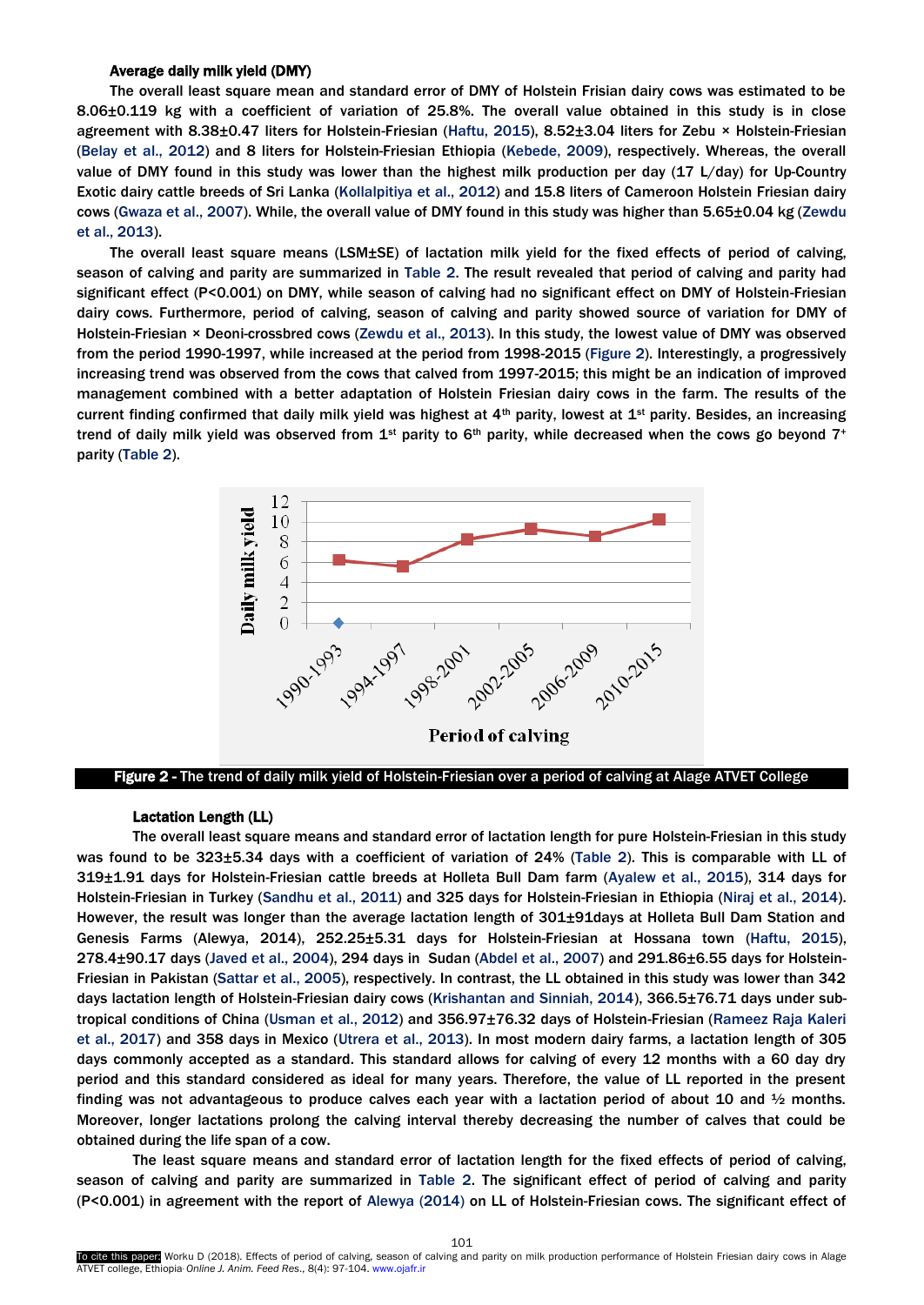<span id="page-5-0"></span>parity coincides with the report of [Sattar et al](#page-7-1)*.* (2005) for Holstein-Friesian cows in Pakistan, [Tadesse et al. \(2010\)](#page-7-1), [Alewya \(2014\)](#page-7-1) in Ethiopia and [Gader et al. \(2007\)](#page-7-1) in Sudan. On the other hand, season of calving did not have a significant effect (P>0.05) on LL of Holstein-Friesian dairy cows. In contrast to this[, Lateef et al. \(2008\)](#page-7-1) reported a significant effect of season on lactation length of purebred Holstein-Friesian and Jersey cows in a sub-tropical environment of Pakistan. The present study confirmed that comparatively lactation length was longest at the period from 1998-2005, while shortest LL was observed during the period from 2010-2015 [\(Figure 3\)](#page-5-0). In other cases, the longest LL was observed at 1<sup>st</sup> parity, while shortest at 7<sup>+</sup> parity. The lowest lactation length of Holstein-Friesian in the 7<sup>th</sup> parity was different from the report o[f Kaleri et al. \(2017\).](#page-7-1)



Figure 3 - The trend of lactation length (LL) of Holstein-Friesian over a period of calving at Alage College

| <b>Source</b>            |     | DMY (kg)                      |     | LL (days)               |
|--------------------------|-----|-------------------------------|-----|-------------------------|
| <b>Overall Mean</b>      | N   | $8.06 \pm 0.119$              | N   | $323 + 5.34$            |
| <b>CV</b>                | 766 | 25.8                          | 665 | 24                      |
| Period of calving        |     | $***$                         |     | $***$                   |
| 1990-1993                | 80  | $6.25 \pm 0.26$ d             | 62  | 297±12bc                |
| 1994-1997                | 92  | $5.61 \pm 0.235$ <sup>d</sup> | 77  | 298±11bc                |
| 1998-2001                | 176 | $8.34 \pm 0.186$ c            | 161 | 360±8 <sup>a</sup>      |
| 2002-2005                | 200 | $9.29 \pm 0.169$ <sup>b</sup> | 159 | $367\pm8a$              |
| 2006-2009                | 98  | $8.59 \pm 0.225$ bc           | 85  | 325±10b                 |
| 2010-2015                | 120 | 10.28±0.202 <sup>a</sup>      | 121 | 289±8 <sup>c</sup>      |
| <b>Season of calving</b> |     | <b>NS</b>                     |     | <b>NS</b>               |
| March-May                | 178 | $8.07 \pm 0.18$               | 152 | $319+8$                 |
| June-September           | 204 | $8.1 \pm 0.17$                | 174 | $322 \pm 8$             |
| <b>Oct-February</b>      | 384 | $8 + 0.13$                    | 339 | $326\pm 6$              |
| <b>Parity</b>            |     | $***$                         |     | $***$                   |
| 1                        | 237 | $6.6 \pm 0.14$ c              | 205 | $357\pm6a$              |
| $\overline{2}$           | 193 | 7.76±0.155cb                  | 176 | $334\pm7$ <sup>ab</sup> |
| 3                        | 143 | $8.43 \pm 0.17$ ab            | 126 | $334\pm8$ ab            |
| 4                        | 94  | $8.6 \pm 0.22$ <sup>a</sup>   | 84  | $311 \pm 10$ cb         |
| 5                        | 56  | $8.59 \pm 0.28$ ab            | 39  | 329±13cab               |
| 6                        | 23  | $8.54 \pm 0.43$ ab            | 19  | 330±20cab               |
| $7+$                     | 20  | 7.84±0.47cab                  | 16  | 263±21 <sup>c</sup>     |

Table 2 - Least square means and standard error of daily milk yield and lactation length for the fixed effect of

## CONCLUSIONS AND RECOMMENDATIONS

The overall milk production performance of Holstein Friesian and associated factors in Alage ATVET College, Oromia Ethiopia was stated. Based on that, the results conclude towards the idea that the milk production performance of Holstein-Friesian dairy cows; daily milk yield, 305 days milk yield, lactation milk yield is comparably low and far below their potential, which is lower than the performances reported in the tropics.The productive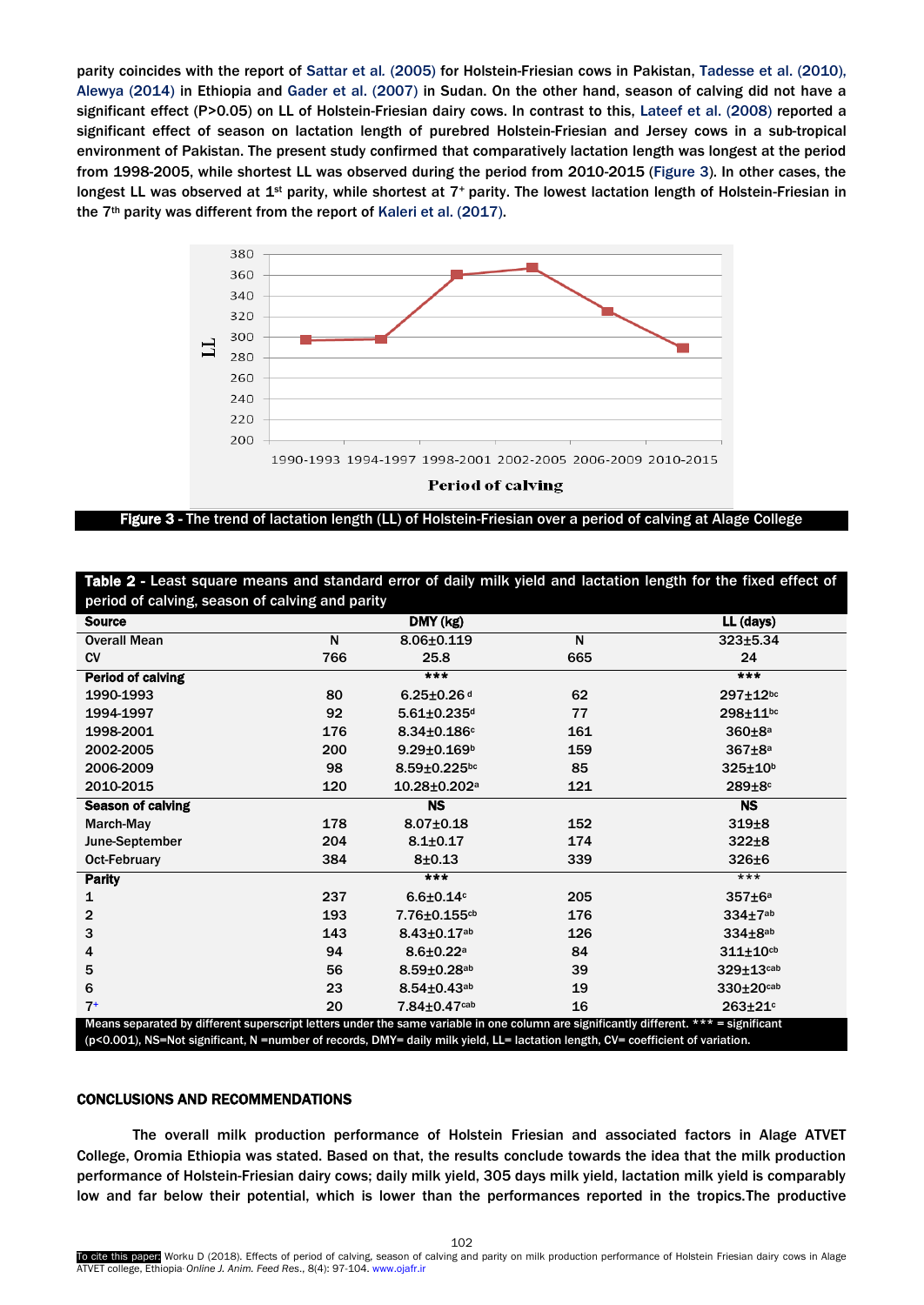performance of Holstein-Friesian in Alage ATVET College showed variation among a different period of calving and differences in parity. In all aspects, productive traits were not significantly (P>0.05) influenced by season of calving. The variation in productive traits observed during different periods of calving reflected the level of feeding, climatic condition and management differed between periods. Low milk production of Holstein-Friesian is achieved by paying attention to management factors and adjusting genotype environment interactions. Since the period of calving had shown to influence the performance of the existing breed, great attention should be given to the inconsistent management practice across different periods. The result would, therefore, provide very useful information and assist decision making particularly regarding the level of management at different periods. Poor husbandry and breeding practices and genotype-environmental interactions might be some of the reasons for the results of the lower value of this study.

# **DECLARATIONS**

#### Corresponding Author

E-mail: destawworku@gmail.com; Phone number: +251-934098425

#### Authors' Contribution

D Worku was participated on proposal preparation, data collection, data analysis and gathering all relevant information and writing of the manuscript. The author read and approved the final manuscript.

## Conflict of interests

The authors have not declared any conflict of interests.

#### Acknowledgements

The Author would like to thank Alage ATVET College for their co-operation and offering facilities. The Authors also thank farm attendants, farm managers, AI technicians and veterinary professionals working in dairy farms who agreed to participate in the data collection process.

#### **REFERENCES**

- Abdel Rahman MK and TA Alemam (2008). Reproductive and productive performance of Holstein-Friesian cattle under tropical conditions with special reference to Sudan- a review. Agric. Rev., 29 (1): 68-73.
- Ajili N, Rekik A, Gara Ben and Bouraoui R (2007). Relationships among milk production, reproductive traits, and herd life for Tunisian Holstein-Friesian cows. African Journal of Agricultural Research 2(2):047-051[.](http://www.academicjournals.org/ajar/PDF/Pdf2007/Feb/Ajili%20et%20al..pdf) <http://www.academicjournals.org/ajar/PDF/Pdf2007/Feb/Ajili%20et%20al..pdf>
- Alewya H (2014). Comparative study of the reproductive and productive performance of Holstein Friesian dairy cows at Holeta bull dam station and genesis farms. MSc, Addis Ababa University College of Veterinary Medicine and Agriculture, Addis Ababa University, Ethiopia.
- Ayalew W, Aliy M and Negussie E (2015). Milk production performance of Holstein Friesian dairy cows at Holetta Bull Dam Farm, Ethiopia. Livestock Research for Rural Development. Volume 27, Article #173*.* <http://www.lrrd.org/lrrd27/9/wond27173.html>
- Belay D, Yisehak K and Janssens GPJ (2012). Productive and reproductive performance of Zebu X Holstein-Friesian crossbred dairy cows in Jimma Town, Oromia, Ethiopia. Global Veterinaria, 8(1), 67-72.
- Bilal M., Younas M, Babar ME and Yaqoob M (2008). Productive performance of Holstein Friesian kept in Baluchistan, Pakistan. Pak. J. Agric. Sci., 45 (2): 254-258.
- CSA (2016/17). Agricultural sample survey. Report on livestock and livestock characteristics.The Federal Democratic Republic of Ethiopia, Central Statistical Agency (CSA). Private Peasant Holdings, statistical bulletin 570, Volume II. Addis Ababa, Ethiopia.
- Gader ZA., Ahmed M.KA., Musa LMA., and Peters KJ (2007). Milk yield and reproductive performance of Friesian cows under Sudan tropical conditions, Arch. Anim. Breed., 50, 155-164.
- Gwaza DS, Okwori AI, Abu AH and Fombah EM (2007). A retrospective study on the reproductive and dairy performance of Holstein Friesian on zero grazing in the western highland regions of Cameroon. Livestock Research for Rural Development. Volume 19, Article #57*.* <http://www.lrrd.org/lrrd19/4/gwaz19057.htm>
- Haftu K (2015). Productive and reproductive performance of Holstein-Friesian cows under farmer's management in Hossana Town, Ethiopia. International Journal of Dairy Science, 10(3), 126-133.
- Hammoud MH and Salem MMI (2013). The genetic Evaluation of some first lactation traits of Holstein Cows in Egypt. Journal of Agriculture and Research 58(1): 1-8.
- Javed K, Afzal M, Sattar A and Mirza RH (2004). Environmental factors affecting milk yield in Friesian cows in Punjab, Pakistan. Pak. Vet. J, 24 (2): 4-7.
- Kebede AB (2009). Characterization of milk production systems, marketing and on-farm evaluation of the effect of feed supplementation on milk yield and milk composition of cows at Bure district, Ethiopia. M.Sc. Thesis, Bahir Dar University.